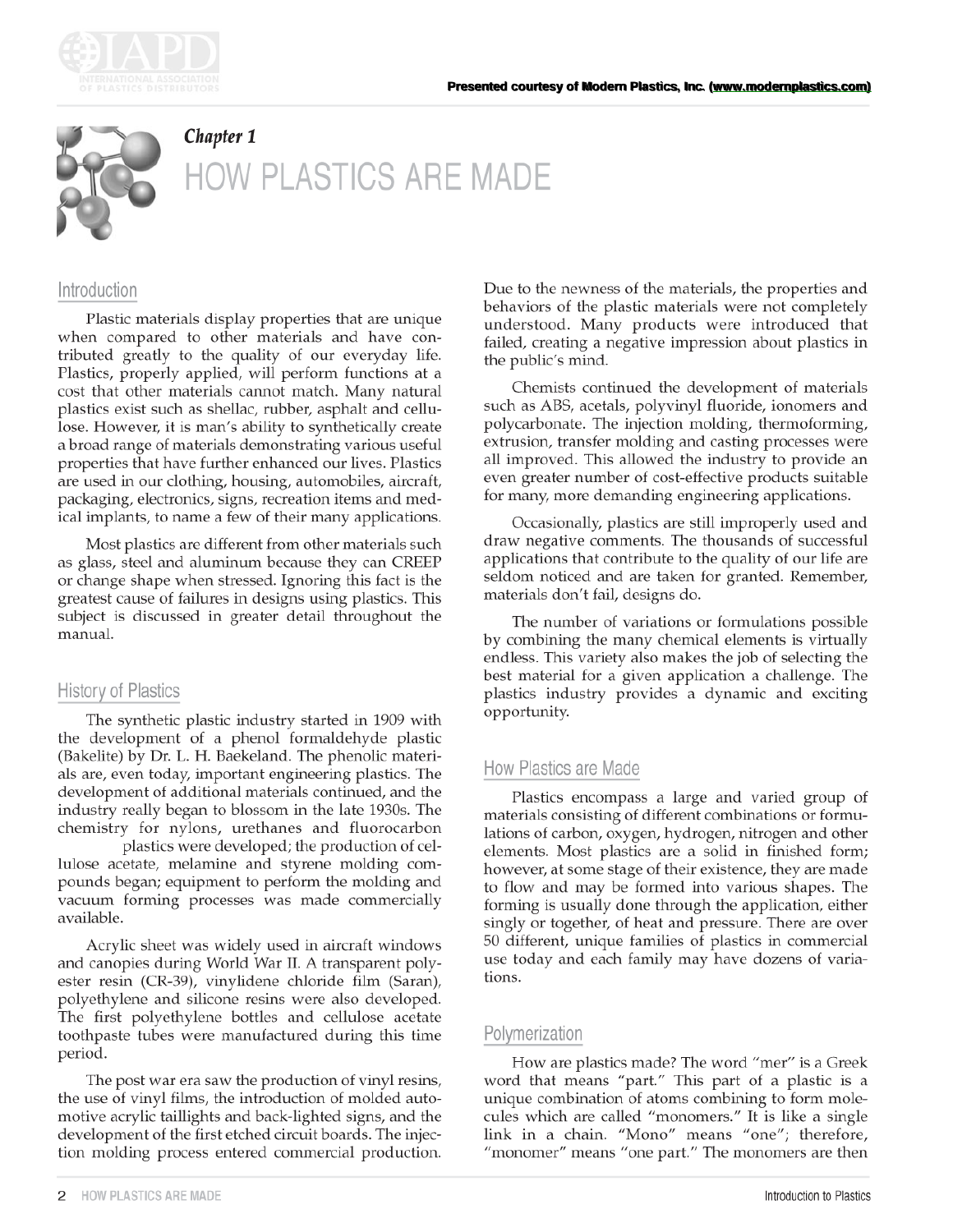

joined together to make long chains that result in a material with a useful blend of properties. Using another Greek word "poly" which means "many," the long chain of "mers" forms a "polymer." The monomers are held together in a polymer chain by very strong attractive forces between molecules. Much weaker forces hold the polymer chains together. The polymer chains can be constructed in many ways. Some simplified examples of the way polymers are built are shown in Figures 1.1-1.5:

## **MONOMERS: A, B, C**

Examples of monomers are ethylene, styrene, vinyl chloride and propylene.





## **HOMOPOLYMERS: A-A-A-A-A-A-A-A-A**

Homopolymers are polymers constructed from joining like monomers.

Some examples of polymers built this way are polyethylene, polystyrene and PVC.



**Figure 1.2**

#### **COPOLYMERS**

Copolymers are polymers constructed from two different monomers.

## ALTERNATING TYPES: A-A-A-B-A-A-A-B-A-A-A-B

Some examples of alternating copolymers are ethylene-acrylic and ethylene-ethyl acrylate.



**Figure 1.3**

GRAFT TYPES: A-A-A-A-A-A-A-A-A-A-A-A-A-A-A-A-A-



Some examples of grafted copolymers are styrenebutadiene, styrene-acrylonitrile and some acetals.



**Figure 1.4**

#### **TERPOLYMERS: A-A-A-B-C-C-A-A-A-B-C-C**

Terpolymers are polymers constructed from three different materials.

An example of a terpolymer is acrylonitrile-butadiene-styrene (ABS).



**Figure 1.5**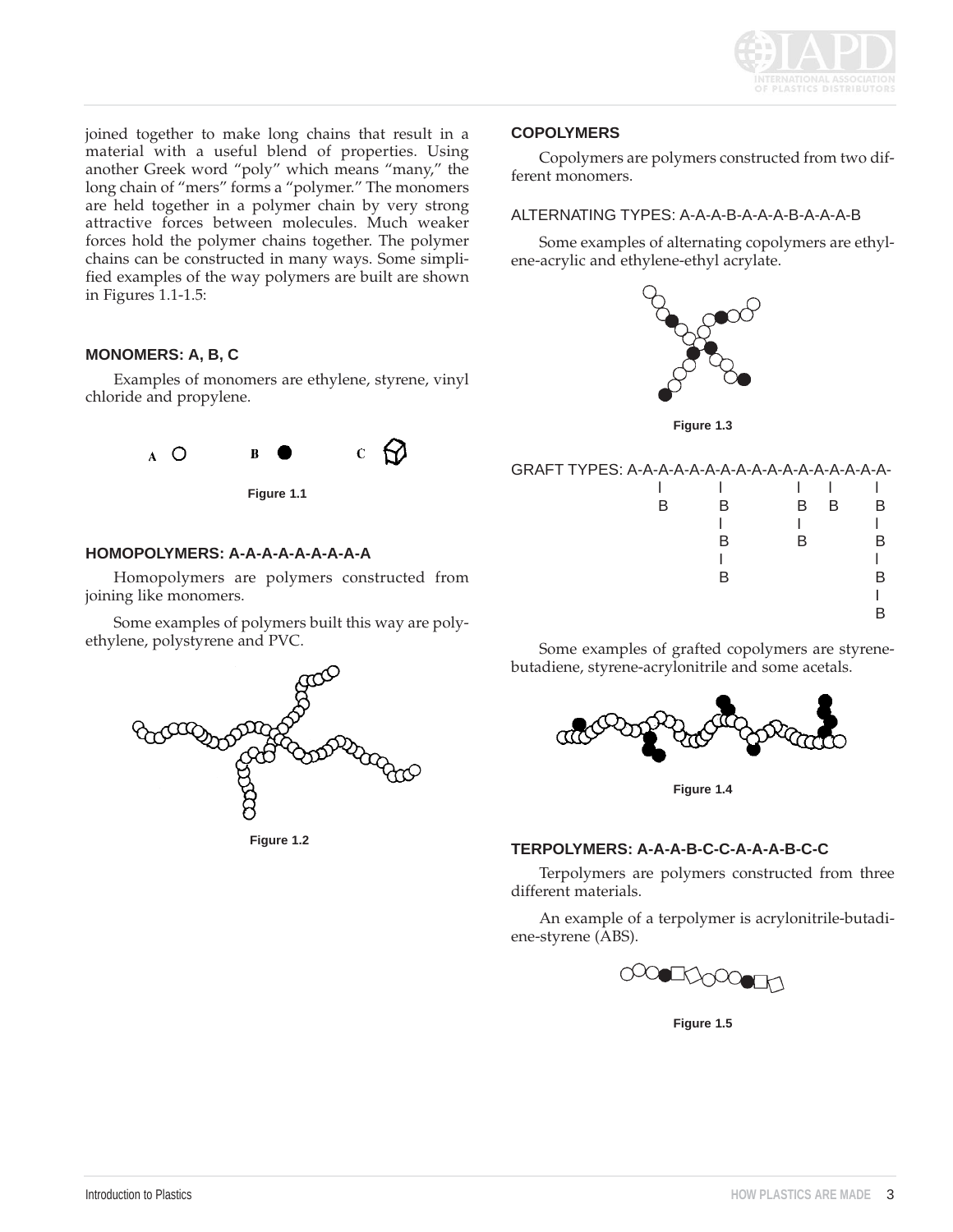

The two monomers in a copolymer are combined during the chemical reaction of polymerization. Materials called "alloys" are manufactured by the simple mixing of two or more polymers with a resulting blending of properties which are often better than either individual material. There is no chemical reaction in this process. Some examples of "alloys" are polyphenylene oxide-high-impact styrene, polycarbonate-ABS and ABS-PVC.

## Molecular Weight

It is important for the chemist to know how long the polymer chains are in a material. Changing the length of the chains in a thermoplastic material will change its final properties and how easily it can be shaped when it is melted.

The "repeating unit" or molecular group in the homopolymer is A- (Figure 1.2), the group of molecules in the copolymer A-B- (Figure 1.3), and in the terpolymer A-B-C- (Figure 1.5). The number of repeating units in the polymer chain is called the "degree of polymerization." If the repeating unit has a molecular weight (the combined weight of all of the molecules in the repeating unit) of 60 and the chain or polymer has 1,000 repeating units, then the polymer has an average "molecular weight" of  $60 \times 1,000 = 60,000$ . The molecular weight is a way of measuring the length of the polymer chains in a given material.

The molecular weight of plastics is usually between 10,000 and 1,000,000. It becomes increasingly difficult to form or mold the plastic with the application of heat and pressure as the molecular weight increases. A molecular weight of about 200,000 is about the maximum for a polymer to still permit reasonable processability. Some higher molecular weight materials, like ultrahigh-molecular-weight-polyethylene (UHMW-PE), that has a molecular weight from 3,000,000 to 6,000,000, can be cast using processes specifically designed to shape it.

# Crystalline and Amorphous Materials

Polymers are often described as being either crystalline or amorphous when it is actually more accurate to describe plastics by their "degree of crystallinity." Polymers cannot be 100 percent crystalline, otherwise they would not be able to melt due to the highly organized structure. Therefore, most polymers are considered semi-crystalline materials with a maximum of 80 percent crystallinity.

Amorphous materials have no patterned order between the molecules and can be likened to a bowl of wet spaghetti. Amorphous materials include atactic polymers since the molecular structure does not generally result in crystallization. Examples of these types of amorphous plastics include polystyrene, PVC and atactic polypropylene. Presence of polar groups, such as a carbonyl group CO, in vinyl type polymers also restrict crystallization. Polyvinyl acetate, all polyacrylates and polymethacrylates are examples of carbonyl groups being present and the resulting polymers being amorphous. Polyacrylonitrile is an exception to this since carbonyl groups are present in their structure but they also crystallize. Even amorphous materials can have a degree of crystallinity with the formation of crystallites throughout their structure. The degree of crystallinity is an inherent characteristic of each polymer but may also be affected or controlled by processes such as polymerization and molding.

Crystalline materials exhibit areas of highly organized and tightly packed molecules. These areas of crystallinity are called spherulites and can be varied in shape and size with amorphous areas between the crystallites. The length of polymers contributes to their ability to crystallize as the chains pack closely together, as well as overlapping and aligning the atoms of the molecules in a repeating lattice structure. Polymers with a backbone of carbon and oxygen, such as acetals, readily crystallize. Plastic materials such as nylon, and other polyamides, crystallize due to the parallel chains and strong hydrogen bonds of the carbonyl and amine groups. Polyethylene is crystalline because the chains are highly regular and easily aligned. Polytetrafluoroethylene (PTFE) is also highly symmetric, like polyethylene, with fluorine atoms replacing all the hydrogens along the carbon backbone. It, too, is highly crystalline. Isomer structures also affect the degree of crystallinity. As the atactic stereochemistry resulted in amorphous polymers, those that are isotactic and syndiotactic result in crystalline structures forming as chains align to form crystallites. These stereospecific forms of polypropylene are those which are preferable for structural applications due to their degree of crystallinity.

The degree of crystallinity affects many polymeric properties. In turn, other characteristics and processes affect the degree of crystallinity. Molecular weight will affect the crystallinity of polymers. The higher the molecular weight the lower the degree of crystallinity, and the areas of crystallites are more imperfect. The degree of crystallinity is also dependent on the time available for crystallization to occur. Processors can use this to their advantage by quenching or annealing to control the time for crystallization to occur. Highly branched polymers tend to have lower degrees of crystallinity, as is easily seen in the difference between branched lowdensity polyethylene (LDPE) and the more crystalline high-density polyethylene (HDPE). LDPE is very flexible, less dense, and more transparent than HDPE. This is an excellent example that the same polymer can have